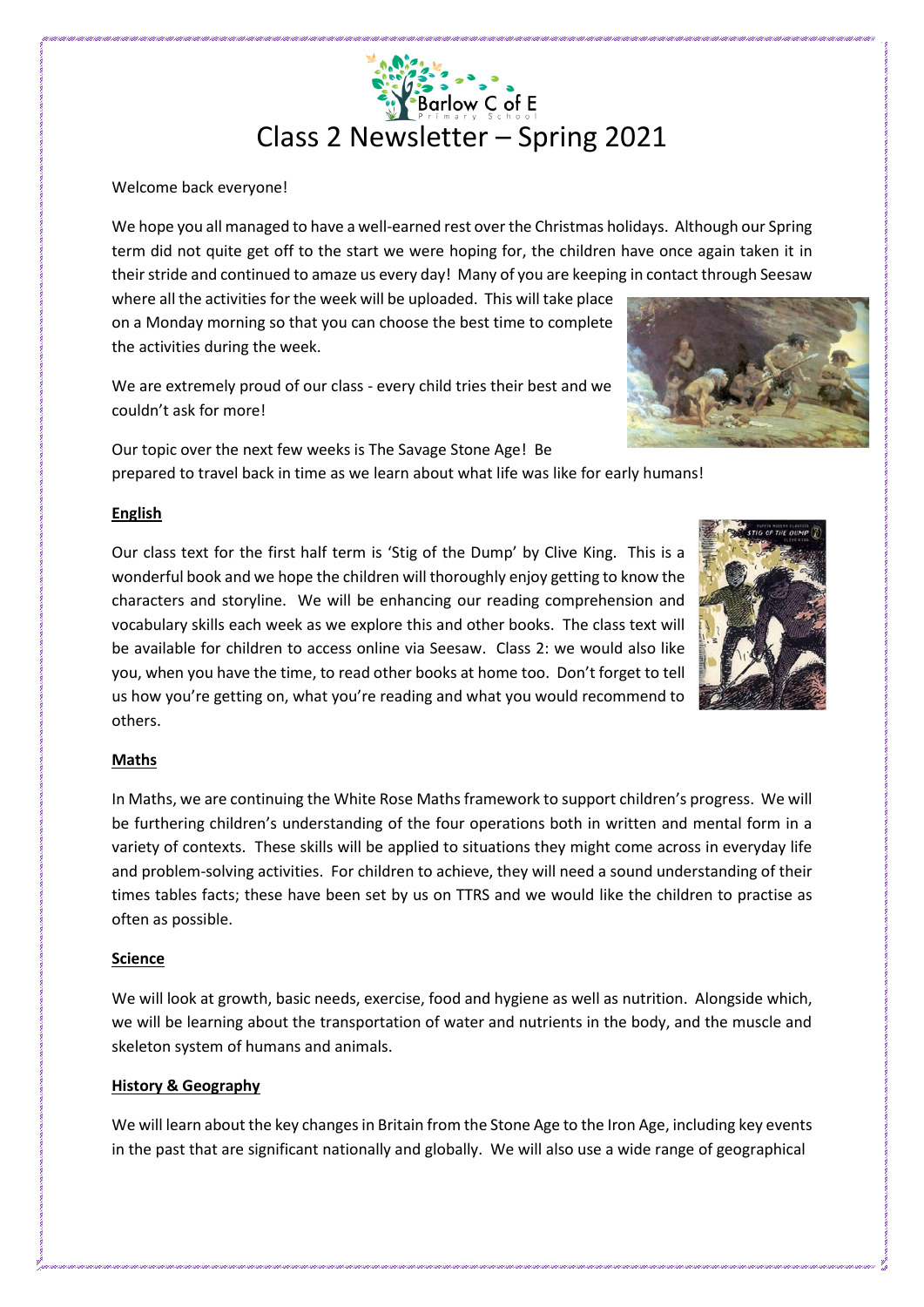

sources in order to investigate places and patterns and identify Stone Age settlements and stone circles using aerial photographs.

#### **IT & Computing**

This term, we will: -

- Use search engines effectively
- Be discerning in evaluating digital content
- Respect individuals' and intellectual property
- Use technology responsibly, securely and safely.

We are currently using the Purple Mash online platform to support children's understanding of computing. Purple Mash logins were sent out to children at the start of term – if you need a password reminder or reset, please email the office.

# **Art/Design Technology**

Linking to our Savage Stone Age topic, we will research and recreate cave paintings and discover how ancient humans created colour for artwork before recreating our own artwork using colours from the natural materials we have made.

## **R.E**

We will be asking, 'What does it mean to belong to a faith community?' Children will be able to recognise symbols of belonging from their own experience and think about why symbols of belonging matter to believers. We will also be learning examples of ways in which believers express their identity and belonging within faith communities.

#### **Music**



In music, we will be learning to listen with attention to detail and recall sounds with increasing aural memory. We will also be using our voices expressively by singing songs and speaking chants and rhymes.

# **P.E**

Class 2 children in school will have P.E sessions on a Wednesday with Mrs Hall. Please could children continue to come to school in their P.E kits on this day. They will be focusing on Multi-Skills and Hockey.

# **Additional activities:**

If children would like to do any additional activities, we would recommend looking at Purple Mash where there are a range of games and information covering all the subjects in the curriculum. TTRockstars is another website where children can practise their times tables and their mental maths under the title 'Numbots'.